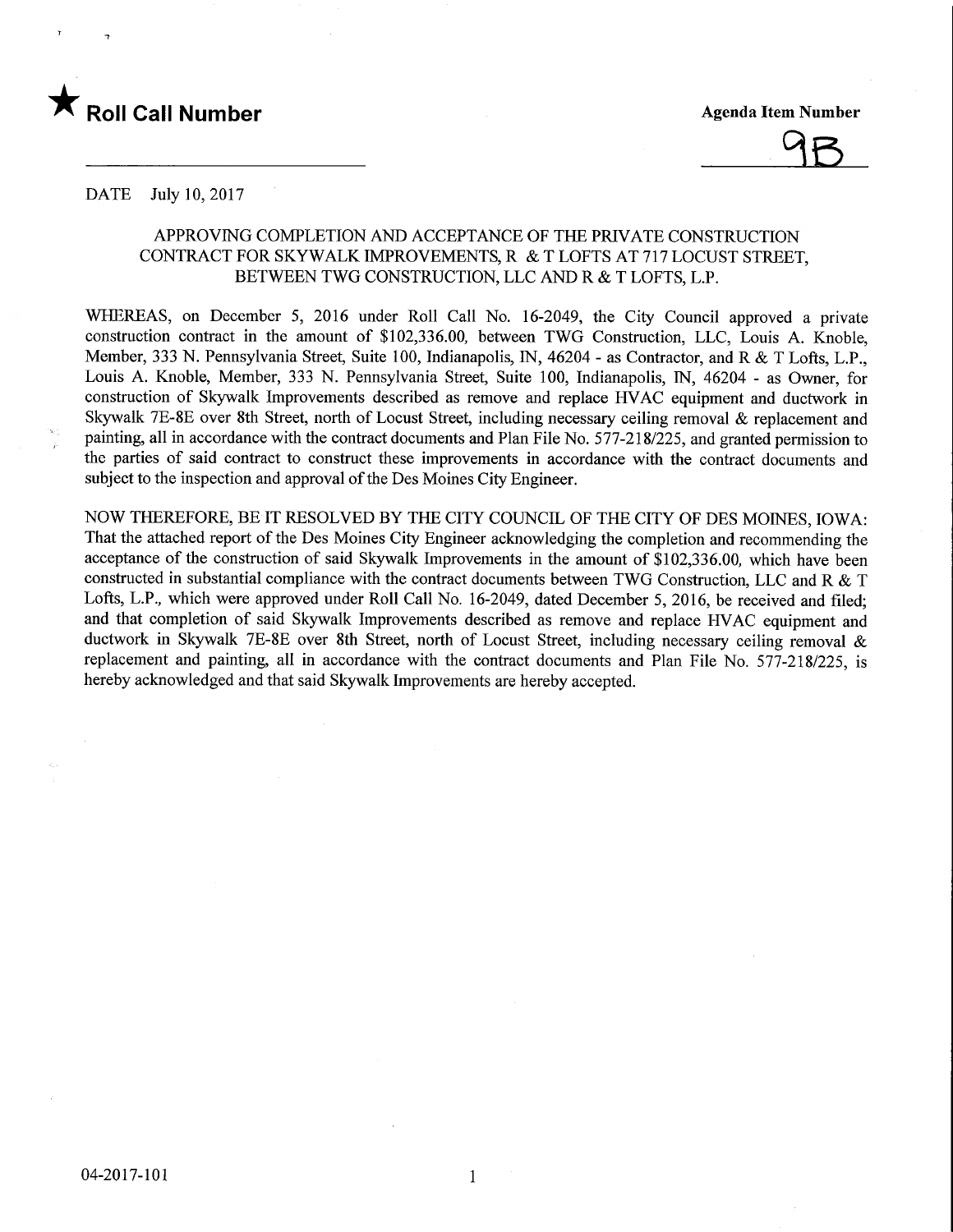# **Agenda Item Number Agenda Item Number** Agenda Item Number



DATE July 10, 2017

Activity ID 04-2017-101

Moved by to adopt.

FORM APPROVED:

<u>Kathleen Vanderpool by</u> ald

Deputy City Attorney

 $i\mathcal{H}$  Funding Source: All project costs are to be paid by the Owner(s), R & T Lofts, L.P.

| <b>COUNCIL ACTION</b> | <b>YEAS</b> | <b>NAYS</b>     | <b>PASS</b> | <b>ABSENT</b>        |
|-----------------------|-------------|-----------------|-------------|----------------------|
| <b>COWNIE</b>         |             |                 |             |                      |
| <b>COLEMAN</b>        |             |                 |             |                      |
| <b>GATTO</b>          |             |                 |             |                      |
| <b>GRAY</b>           |             |                 |             |                      |
| <b>HENSLEY</b>        |             |                 |             |                      |
| <b>MOORE</b>          |             |                 |             |                      |
| WESTERGAARD           |             |                 |             |                      |
| <b>TOTAL</b>          |             |                 |             |                      |
| <b>MOTION CARRIED</b> |             | <b>APPROVED</b> |             |                      |
|                       |             |                 |             |                      |
|                       |             |                 |             |                      |
|                       |             |                 |             | $\mathbf{X}$ finally |

I, Diane Rauh, City Clerk of said City Council, hereby certify that at a meeting of the City Council, held on the above date, among other proceedings the above was adopted.

IN WITNESS WHEREOF, I have hereunto set my hand and affixed my seal the day and year first above written.

Mayor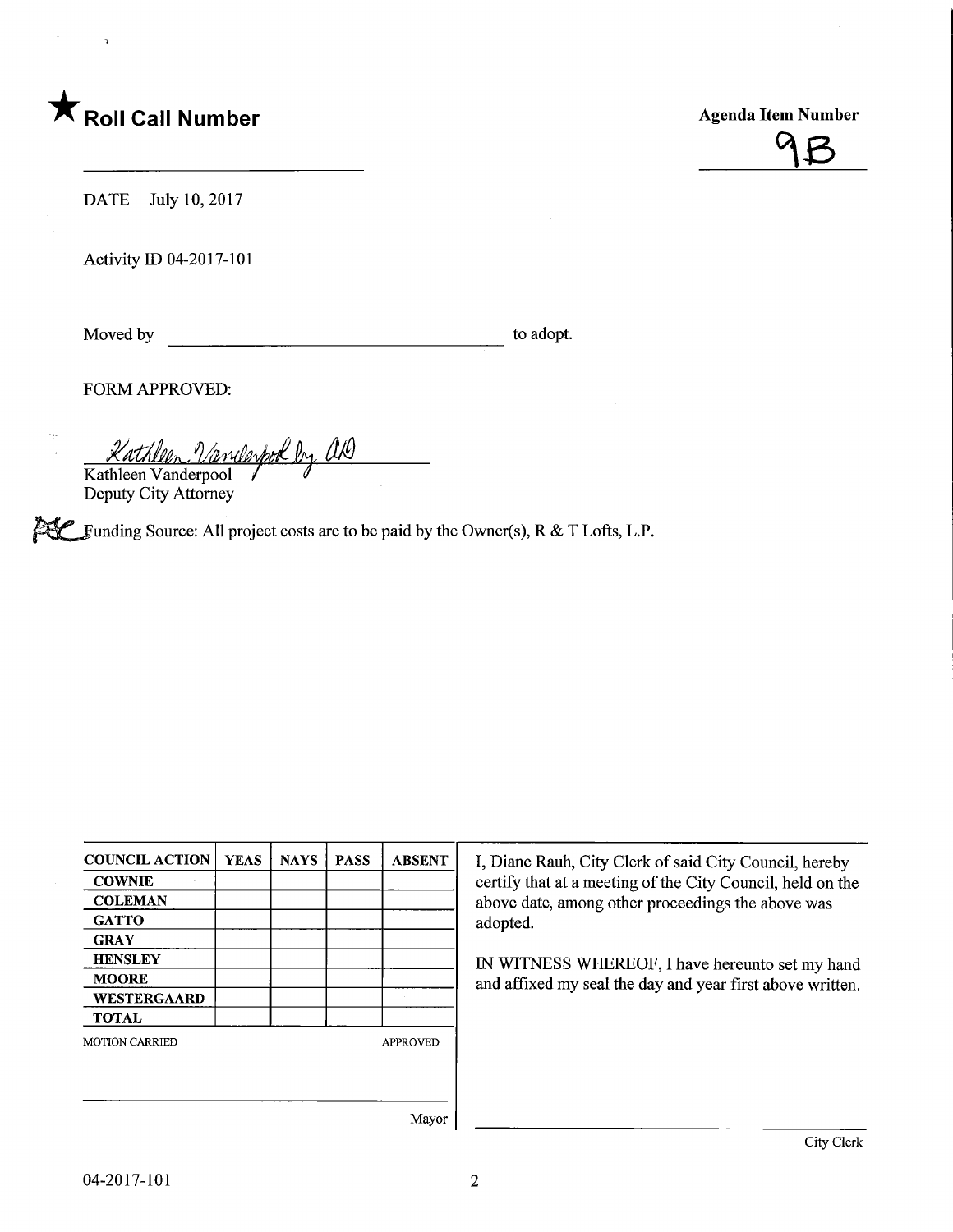

tfile-dates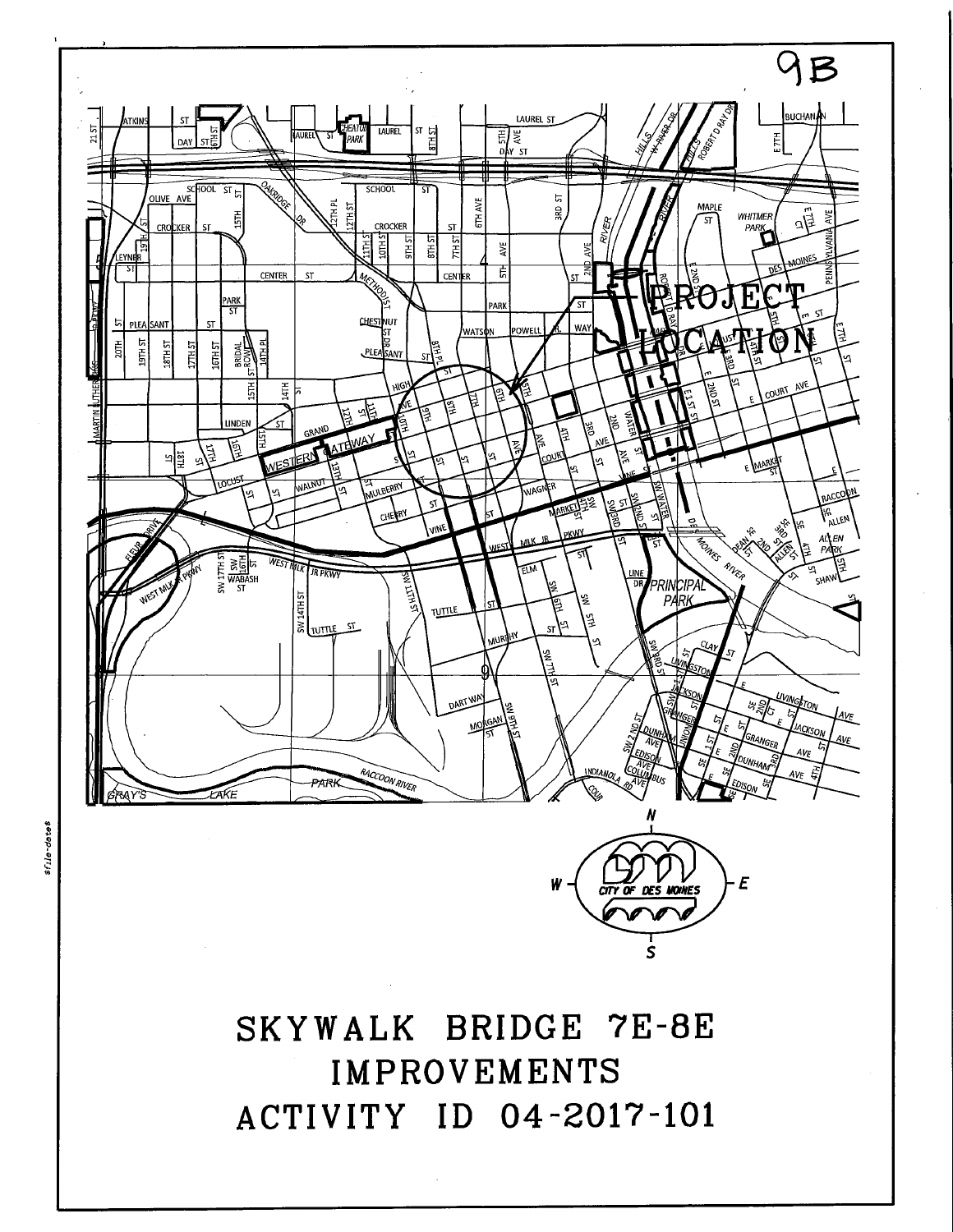

#### AGENDA HEADING:

Approving completion and recommending acceptance of the Private Construction Contract for Skywalk Improvements R & T Lofts at 717 Locust Street, between TWG Construction, LLC and R & T Lofts, L.P..

#### SYNOPSIS:

Approve the Des Moines City Engineer's Certification of Completion, acknowledge the completion and accept construction of said improvement.

#### FISCAL IMPACT:

#### Amount: \$102,336.00 As-Built Contract Cost

Funding Source: No Cost to the City of Des Moines; all costs are to be paid by the Owner,  $R \& T$  Lofts, L.P.

### CERTIFICATION OF COMPLETION:

On December 5, 2016, under Roll Call No. 16-2049, the City Council approved a private construction contract in the amount of \$102,336.00, between TWG Construction, LLC, Louis A. Knoble, Member, 333 N. Pennsylvania Street, Suite 100, Indianapolis, IN 46204 - as Contractor, and R & T Lofts, L.P., Louis A. Knoble, Member, 333 N. Pennsylvania Street, Suite 100, Indianapolis, IN, 46204 - as Owner, for construction of Skywalk Improvements described as remove and replace HVAC equipment and ductwork in Skywalk 7E-8E over 8th Street, north of Locust Street, including necessary ceiling removal & replacement and painting, all in accordance with the contract documents and Plan File No. 577-218/225, and granted permission to the parties of said contract to construct these improvements in accordance with the contract documents and subject to the inspection and approval of the Des Moines City Engineer.

I hereby certify that the construction of said Skywalk Improvements described as remove and replace HVAC equipment and ductwork in Skywalk 7E-8E over 8th Street, north of Locust Street, including necessary ceiling removal & replacement and painting, all in accordance with the contract documents and Plan File No. 577-218/225, Activity ID 04-2017-101, has been completed in substantial compliance with the contract documents between TWG Construction, LLC and R & T Lofts, L.P., which were approved under Roll Call No. 16-2049, dated December 5, 2016 and I hereby recommend that the above Skywalk Improvements be accepted.

 $\mathbf{1}$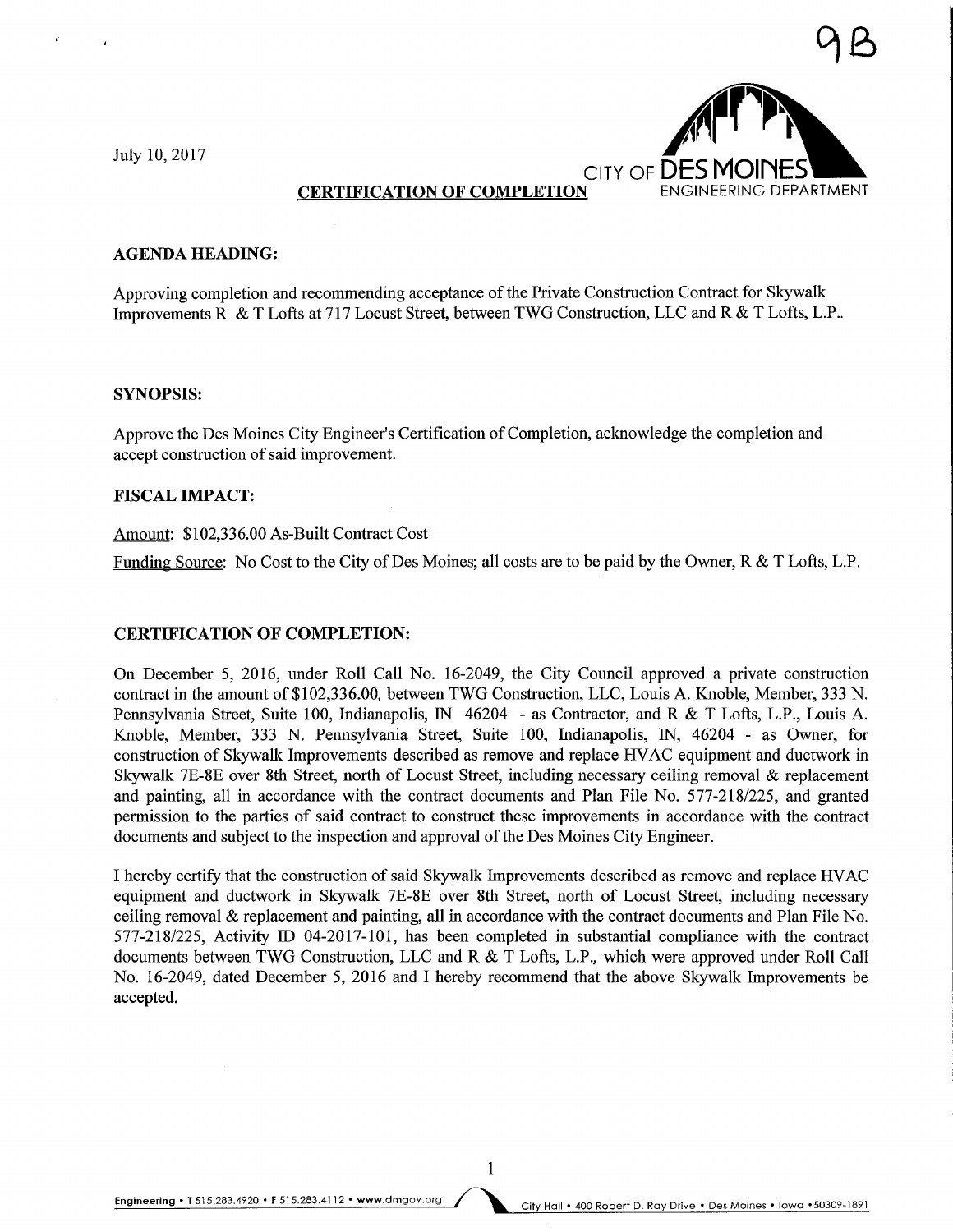I further certify that the amount of completed Skywalk Improvements is \$102,336.00.

Pamela SCodesey no

Pamela S. Cooksey, P.E. Des Moines City Engineer